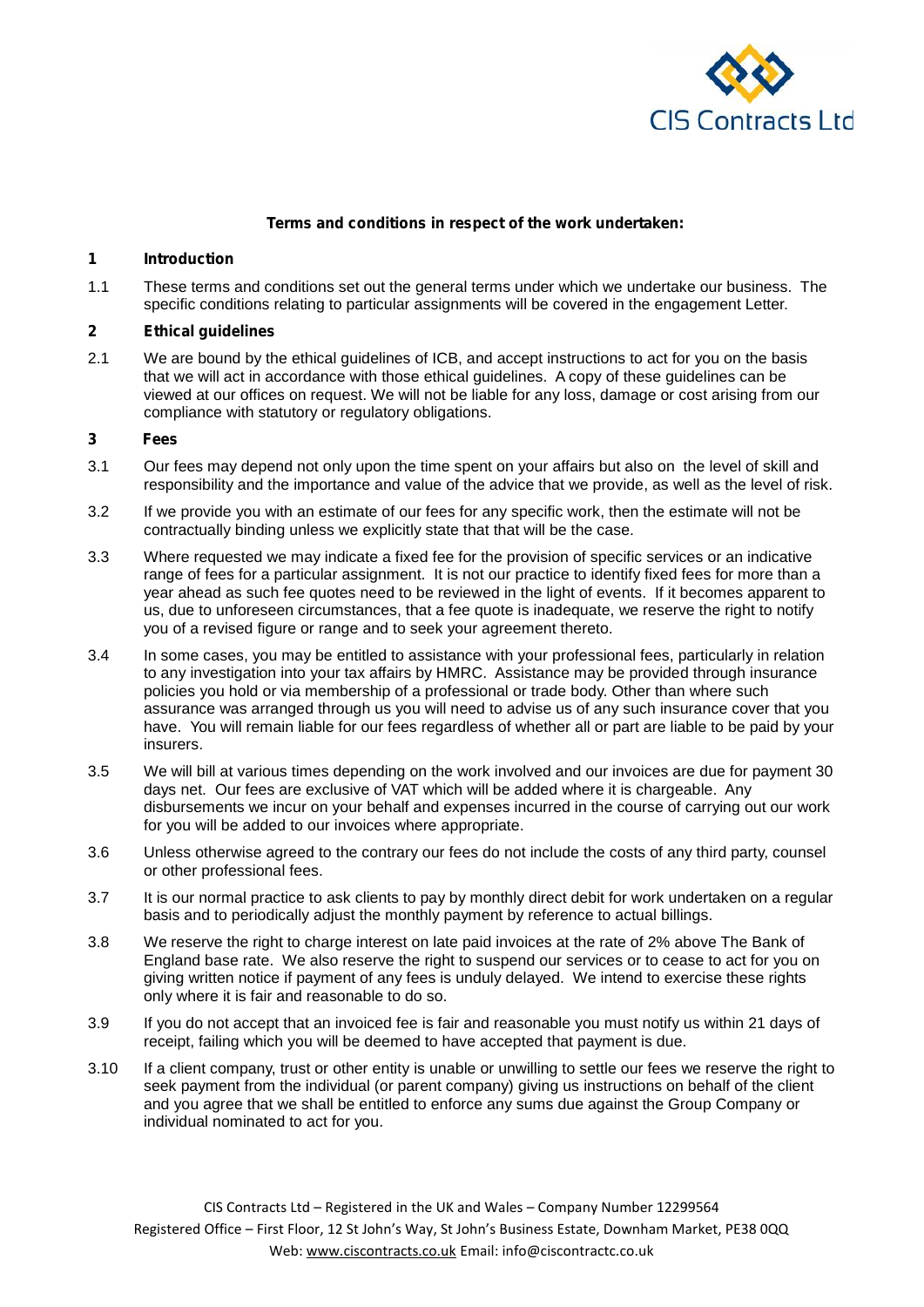

3.11 In the case of a dispute over the level of fees charged we reserve the right to require that the matter is dealt with through arbitration. We recommend that arbitration is undertaken by the fee arbitration service provided by ICB for members. The fee arbitrator will be appointed by the ICB president; the fee will be as negotiated with the ICB arbitrator.

## **4 Client monies**

- 4.1 We may, from time to time, hold money on your behalf. Such money will be held in trust in a client bank account, which is segregated from the firm's funds. The account will be operated, and all funds dealt with, in accordance with the Clients' Monies Rules of the ICB.
- 4.2 Fees paid by you in advance for professional work to be performed and clearly identifiable as such shall not be regarded as clients' monies.

# **5 Internal disputes**

5.1 In all cases other than a sole proprietorship; if we become aware of a dispute between the parties who own or are in some way involved in the ownership and management of the business, it should be noted that our client is the business and we would not provide information or services to one party without the express knowledge and permission of all parties. Unless otherwise agreed by all parties we will continue to supply information to the main office for the attention of the managing director or senior partner. If conflicting advice, information or instructions are received from different directors in the business we will refer the matter back to the board of directors or the partners and take no further action until the board of directors or the partners have agreed the action to be taken.

## **6 Investment services**

- 6.1 Investment business is regulated under the Financial Services and Markets Act 2000.
- 6.2 If, during the provision of professional services to you, you need advice on investments, including insurances, we may have to refer you to someone who is authorised by the Financial Services Authority or licensed by a Designated Professional Body as we are not.

## **7 Commissions or other benefits**

7.1 In some circumstances, commissions or other benefits may become payable to us in respect of transactions which we arrange for you. Where this happens we will notify you in writing of the amount and terms of payment

## **8 Retention of records**

8.1 During the course of our work we may collect information from you and others relevant to your affairs. We will return any relevant documents to you if requested. Documents and records relevant to your affairs are required by law to be retained as follows:

Individuals, trustees and partnerships

- with trading or rental income: 5 years and 10 months after the end of the tax year;
- otherwise: 22 months after the end of the tax year;

## Companies

- 6 years from the end of the accounting period;
- 8.2 Whilst certain documents may legally belong to you we may destroy correspondence and other papers that we store, electronically or otherwise, which are more than 7 years old. You must tell us if you require the return or retention of any specific documents for a longer period.

## **9 Notification**

9.1 We shall not be treated as having notice, for the purposes of our responsibilities, of information provided to members of our firm other than those engaged on the specific assignment (for example, information provided in connection with accounting, taxation and other services).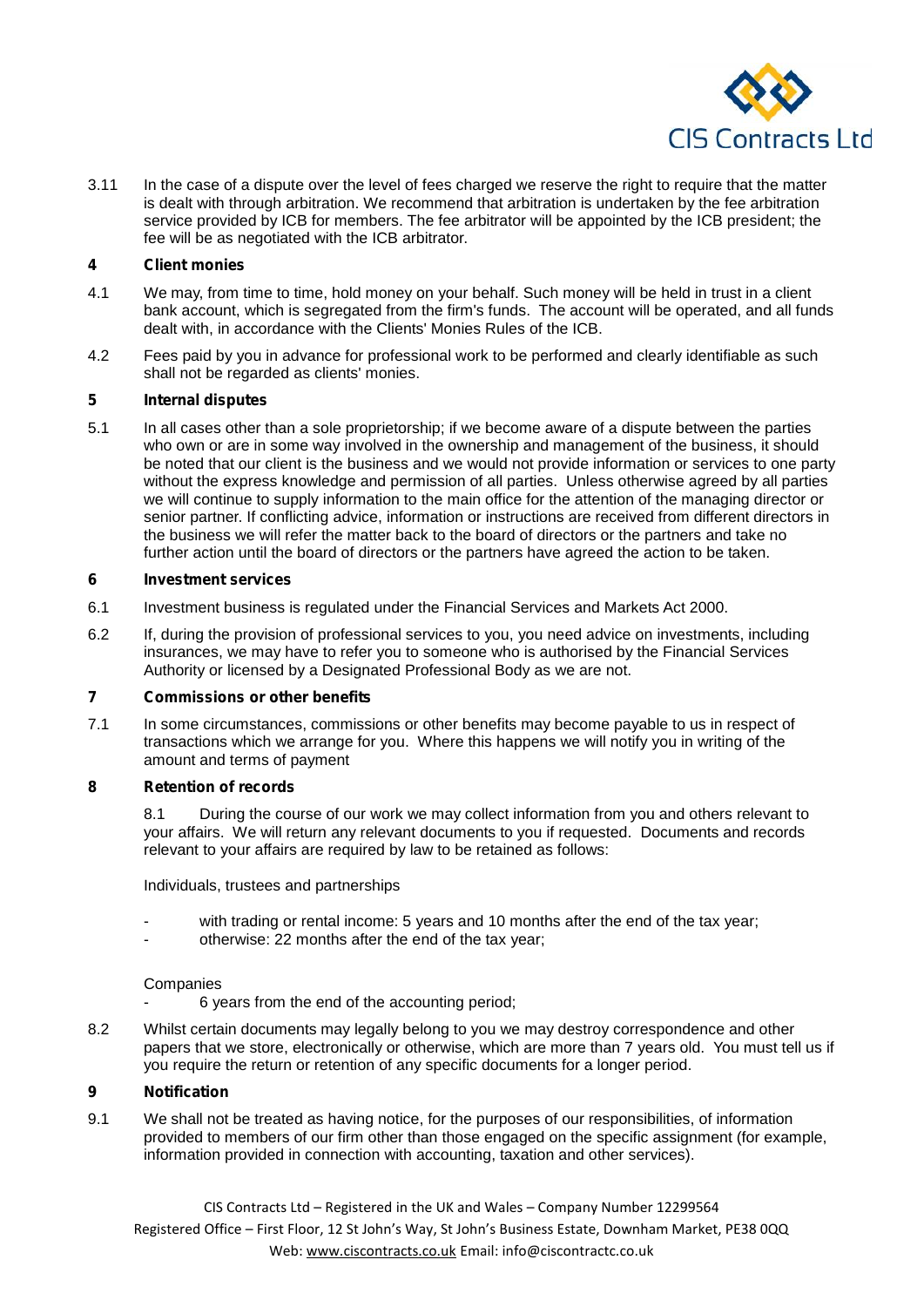

## **10 Timetable**

- 10.1 The services we undertake to perform for you will be carried out on a timescale to be determined between us on an ongoing basis.
- 10.2 The timing of our work will in any event be dependent on the prompt supply of all information and documentation as and when required by us.

## **11 Third parties**

- 11.1 Any advice we give you will be supplied on the basis that it is for your benefit only and shall not be disclosed to any third party in whole or part without our prior written consent. It may not be used or relied upon for any other purpose or by any other person other than you without our prior written consent. If our advice is disclosed to any third party (with or without our consent), then we accept no responsibility or liability to that third party for any consequences that may arise to them, should they rely on the advice.
- 11.2 If it is proposed that any documents or statement which refer to our name, are to be circulated to third parties, please consult us before they are issued.

## **12 Contracts (Rights of Third Parties) Act 1999**

12.1 The advice and information we provide to you as part of our service is for your sole use and not for any third party to whom you may communicate it unless we have expressly agreed in the Engagement letter that a specified third party may rely on our work. We accept no responsibility to third parties, including any group company to whom the engagement letter is not addressed, for any advice, information or material produced as part of our work for you which you make available to them. A party to this agreement is the only person who has the right under the Contracts (Rights of Third Parties) Act 1999 to enforce any of its terms.

## **13 Confidentiality**

- 13.1 Communication between us is confidential and we shall take all reasonable steps to keep confidential your information except where we are required to disclose it by law, by regulatory bodies, by our insurers or as part of an external peer review. Unless we are authorised by you to disclose information on your behalf this undertaking will apply during and after this engagement.
- 13.2 We may, on occasions, subcontract work on your affairs to other tax or accounting professionals. The subcontractors will be bound by our client confidentiality terms.
- 13.3 We reserve the right, for the purpose of promotional activity, training or for other business purpose, to mention that you are a client. As stated above we will not disclose any confidential information.

## **14 Quality of service**

- 14.1 We aim to provide a high quality of service at all times. If you would like to discuss with us how our service could be improved or if you are dissatisfied with the service that you are receiving please let us know by contacting Sarah Warden.
- 14.2 We undertake to look into any complaint carefully and promptly and to do all we can to explain the position to you. If we do not answer your complaint to your satisfaction you may take up the matter with the ICB.

#### **15 Communication**

15.1 Unless you instruct us otherwise we may, where appropriate, communicate with you and with third parties via email or by other electronic means. The recipient is responsible for virus checking emails and any attachments.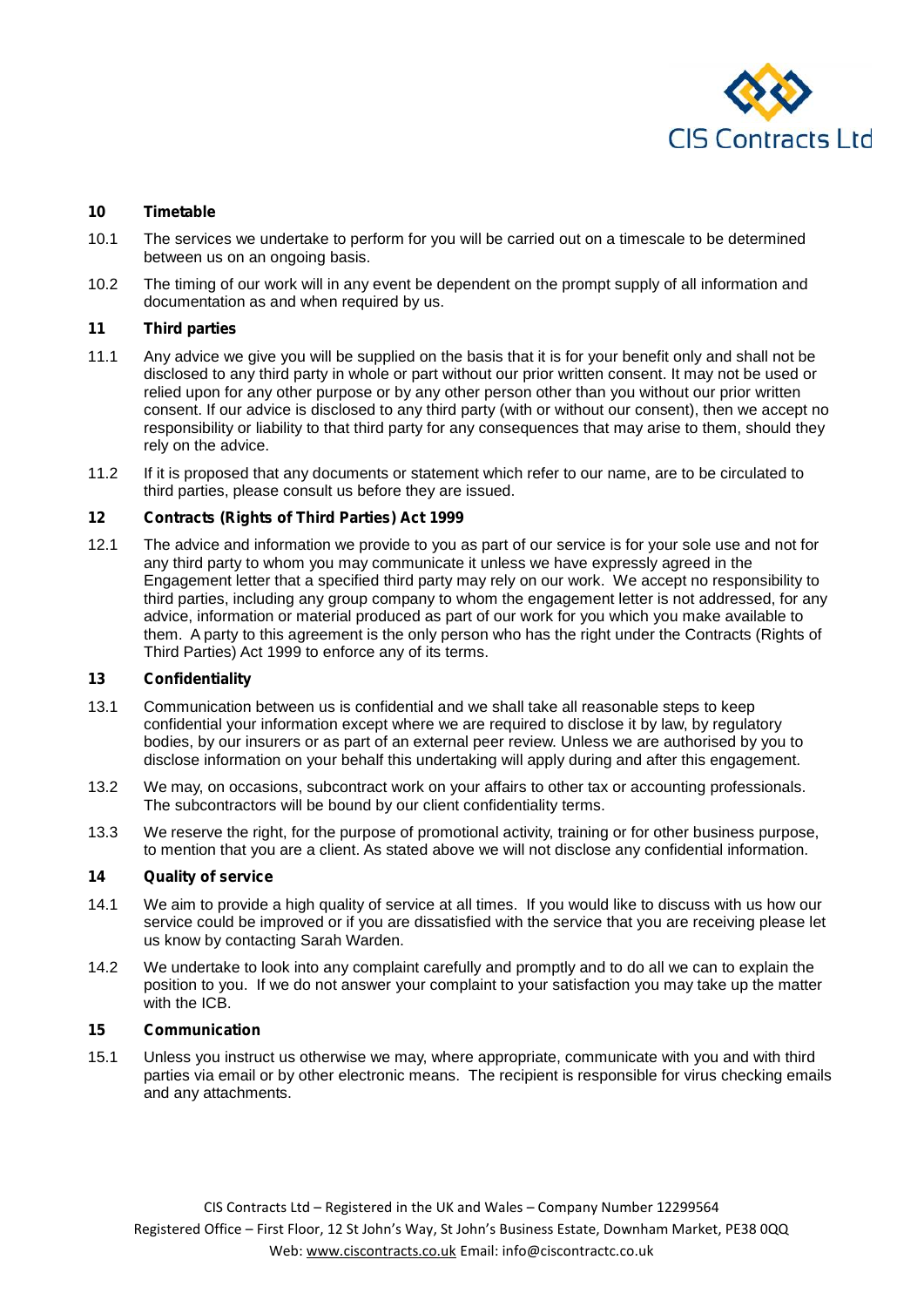

- 15.2 With electronic communication there is a risk of non-receipt, delayed receipt, inadvertent misdirection or interception by third parties. We use virus-scanning software to reduce the risk of viruses and similar damaging items being transmitted through emails or electronic storage devices. However electronic communication is not totally secure and we cannot be held responsible for damage or loss caused by viruses nor for communications which are corrupted or altered after despatch. Nor can we accept any liability for problems or accidental errors relating to this means of communication especially in relation to commercially sensitive material. These are risks you must bear in return for greater efficiency and lower costs. If you do not wish to accept these risks please let us know and we will communicate by paper mail.
- 15.3 Any communication by us with you sent through the post system is deemed to arrive at your postal address two working days after the day that the document was sent.

## **16 Applicable law**

16.1 This engagement letter, the schedule of services and our standard terms and conditions of business are governed by, and should be construed in accordance with English law. Each party agrees that the courts of England will have exclusive jurisdiction in relation to any claim, dispute or difference concerning this engagement letter and any matter arising from it. Each party irrevocably waives any right to object to any action being brought in those Courts, to claim that the action has been brought in an inappropriate forum, or to claim that those Courts do not have jurisdiction.

## **17 Data Protection Act 1998**

17.1 We confirm that we will comply with the provisions of the Data Protection Act 1998 when processing personal data about you and your family. In order to carry out the services of this engagement and for related purposes such as updating and enhancing our client records, analysis for management purposes and statutory returns, legal and regulatory compliance and crime prevention we may obtain, process, use and disclose personal data about you.

## **18 Money Laundering Regulations 2007**

- 18.1 In accordance with the Proceeds of Crime Act 2002 and Money Laundering Regulations 2007 you agree to waive your right to confidentiality to the extent of any report made, document provided or information disclosed to the Serious Organised Crime Agency (SOCA).
- 18.2 You also acknowledge that we are required to report directly to SOCA without prior reference to you or your representatives if during the course of undertaking any assignment the person undertaking the role of Money Laundering Reporting Officer becomes suspicious of money laundering.
- 18.3 As a specific requirement of the Money Laundering Regulations we may require you to produce evidence of identity. Copies of such records will be maintained by us for a period of at least five years after we cease to act for the business.
- 18.4 As with other professional services firms, we are required to identify our clients for the purposes of the UK anti-money laundering legislation. We may request from you, and retain, such information and documentation as we require for these purposes and/or make searches of appropriate Databases.

## **19 Implementation**

19.1 We will only assist with implementation of our advice if specifically instructed in writing.

## **20 Intellectual property rights**

20.1 We will retain all copyright in any document prepared by us during the course of carrying out the engagement save where the law specifically provides otherwise.

## **21 Interpretation**

21.1 If any provision of the engagement letter or schedules is held to be void, then that provision will be deemed not to form part of this contract.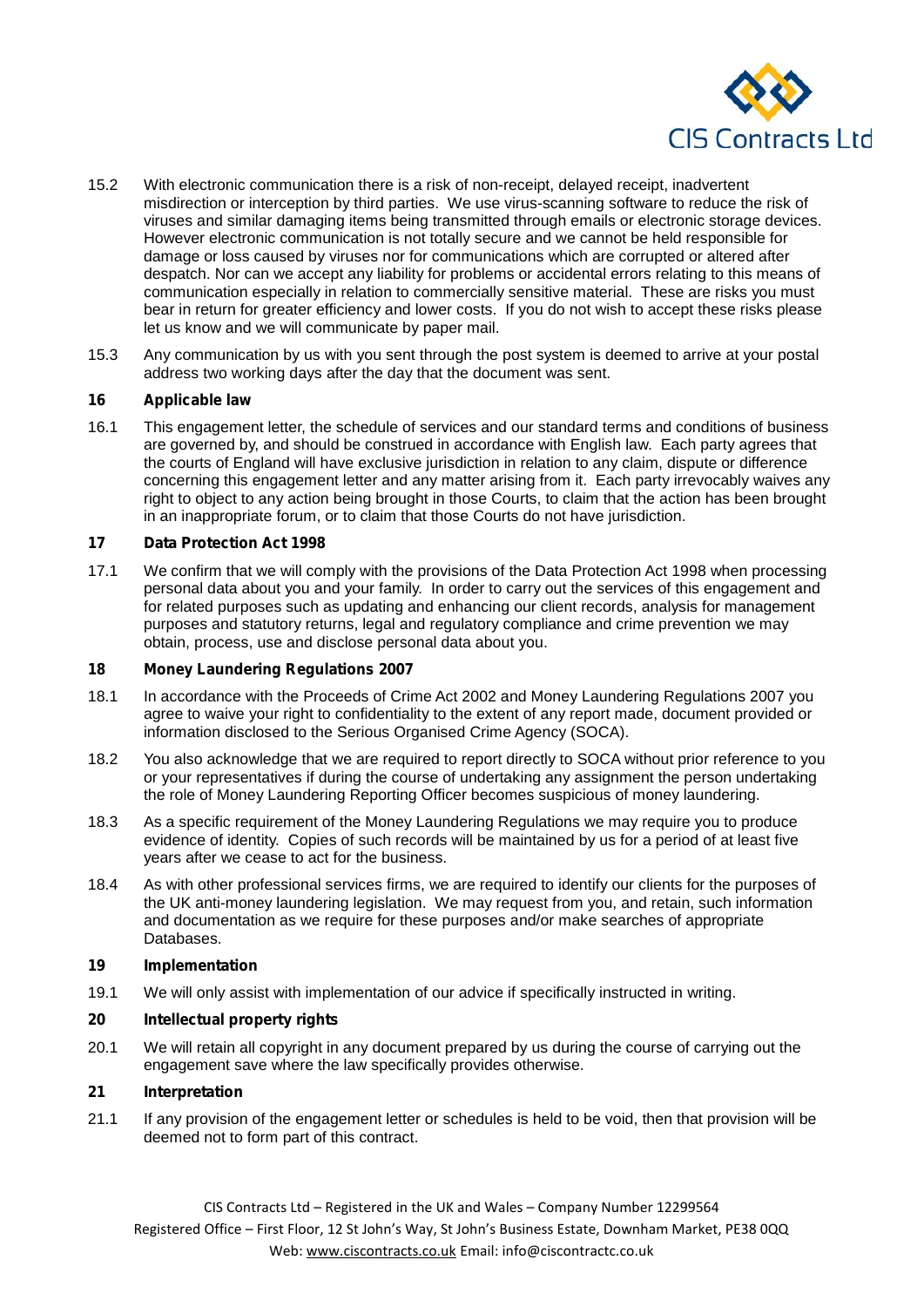

21.2 In the event of any conflict between these terms of business and the engagement letter or appendices, the relevant provision in the engagement letter or schedules will take precedence.

## **22 Lien**

22.1 Insofar as permitted to do so by law or professional guidelines, we reserve the right to exercise a lien over all funds, documents and records in our possession relating to all engagements for you until all outstanding fees and disbursements are paid in full.

## **23 Limitation of liability**

- 23.1 We will provide our services with reasonable care and skill. Our liability to you is limited to losses, damages, costs and expenses caused by our negligence or wilful default.
- 23.2 Exclusion of liability for loss caused by others

We will not be liable if such losses, penalties, surcharges, interest or additional tax liabilities are due to the acts or omissions of any other person or due to the provision to us of incomplete, misleading or false information or if they are due to a failure to act on our advice or a failure to provide us with relevant information.

#### 23.3 Exclusion of liability in relation to circumstances beyond our control

We will not be liable to you for any delay or failure to perform our obligations under this engagement letter if the delay or failure is caused by circumstances outside our reasonable control.

#### 23.4 Exclusion of liability relating to the discovery of fraud etc

We will not be responsible or liable for any loss, damage or expense incurred or sustained if information material to the service we are providing is withheld or concealed from us or wrongly misrepresented to us or from fraudulent acts, misrepresentation or wilful default on the part of any party to the transaction and their directors, officers, employees, agents or advisers. This exclusion shall not apply where such misrepresentation, withholding or concealment is or should (in carrying out the procedures which we have agreed to perform with reasonable care and skill) have been evident to us without further enquiry.

### 23.5 Indemnity for unauthorised disclosure

You agree to indemnify us and our agents in respect of any claim (including any claim for negligence) arising out of any unauthorised disclosure of our advice and opinions, whether in writing or otherwise. This indemnity will extend to the cost of defending any such claim, including payment at our usual rates for the time that we spend in defending it.

## 23.6 Limitation of aggregate liability

We have discussed and agreed a limitation in our aggregate liability to you and any third parties which we both regard as fair and reasonable in the circumstances of this assignment. The aggregate liability, to you and any third party and whether in contract, tort or otherwise of this firm, its partners, employees and agents for any losses in any way connected with any of the services provided to you under the terms of this letter of engagement (and including interest) shall not exceed the amount stated in the engagement covering letter.

## **24 Professional Indemnity Insurance**

24.1 In accordance with our professional body rules we are required to hold professional indemnity insurance. Details about the insurer and coverage can be found at our offices"